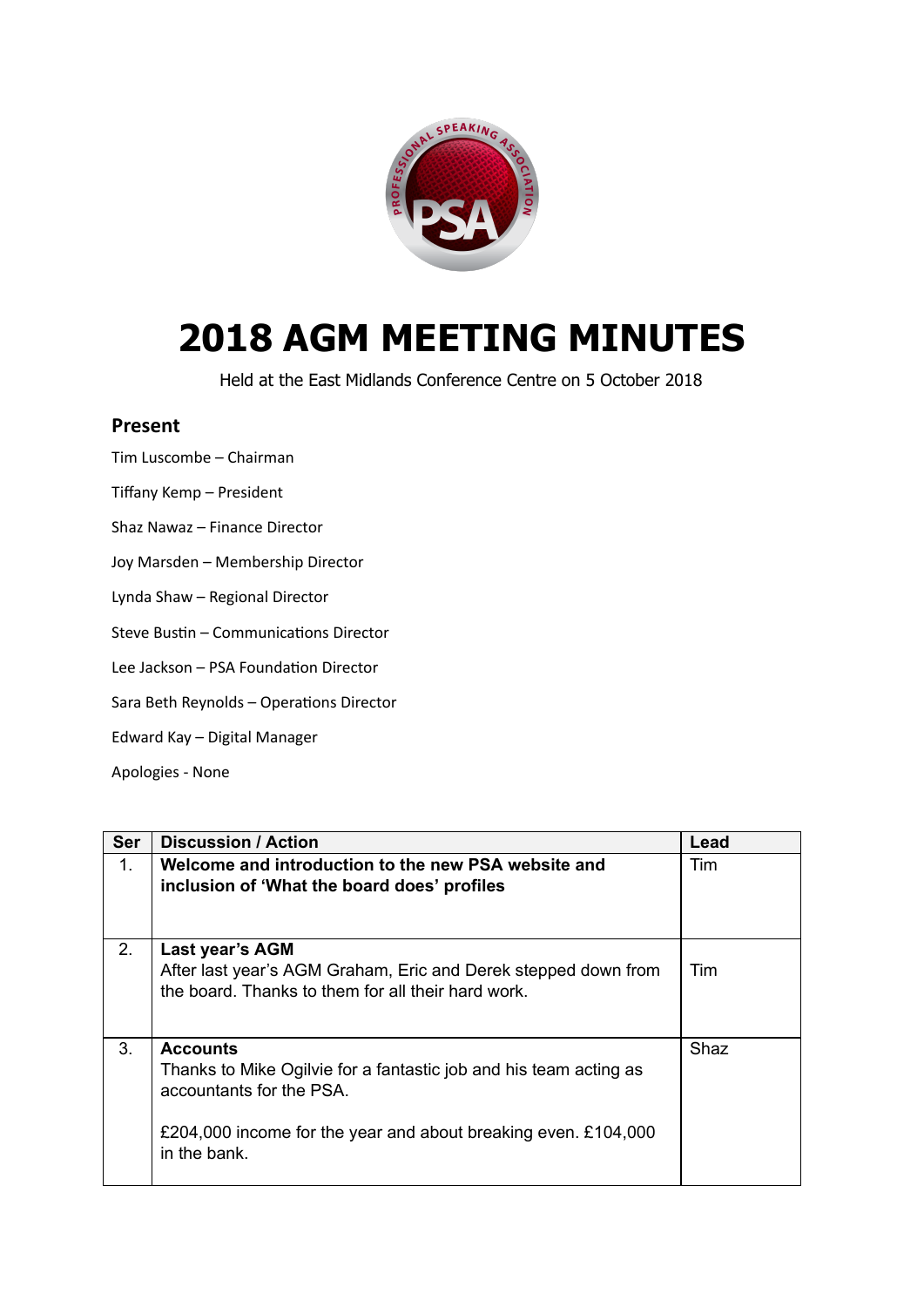|    | Overheads $£200,000$ a year – we ideally want this amount in the<br>bank as a safety net.                                                                                                                                                                                                                     |      |
|----|---------------------------------------------------------------------------------------------------------------------------------------------------------------------------------------------------------------------------------------------------------------------------------------------------------------|------|
|    | Discussion about right amount to have in bank and concerns<br>amount too high. Shaz - correct amount for a membership<br>organisation. Tim - Already committed to a £40,000 spend for next<br>year's convention. High risk so need buffer. As a board we are<br>happy, but open to spending and reviewing.    |      |
|    | Tim – Accounts approved? Vote: Approved.                                                                                                                                                                                                                                                                      |      |
| 4. | <b>Convention</b><br>There have been some questions raised about the cost of PSA<br>convention tickets, To clarify - Convention costs around £40,000 to<br>run and we make no profit. Costs may be high but we keep ticket<br>prices as low as possible.                                                      | Shaz |
| 5. | Update on year<br>Year of transition.                                                                                                                                                                                                                                                                         | Tim  |
|    | Directors have clear responsibilities.                                                                                                                                                                                                                                                                        |      |
|    | Introduction of member benefits. These are valuable and were<br>decided on as a team.                                                                                                                                                                                                                         |      |
|    | GDPR: Workload immense and thanks to Ed, Tiff and Sara Beth for<br>their hard work.                                                                                                                                                                                                                           |      |
|    | Feel there is a lack of transparency from the board. We will be<br>sharing more information and you will be able to ask questions and<br>make requests.                                                                                                                                                       |      |
|    | Fellows: A new region for Fellows to be introduced.                                                                                                                                                                                                                                                           |      |
| 6. | Proposed change to the articles of association                                                                                                                                                                                                                                                                | Tim  |
|    | Shaz takes the chair                                                                                                                                                                                                                                                                                          |      |
|    | Tim:                                                                                                                                                                                                                                                                                                          |      |
|    | I propose that the articles of the Association be amended by the<br>insertion of clause $18(g)$ – a unanimous vote to remove a director<br>from office if agreed by all other directors.                                                                                                                      |      |
|    | Amendment proposed by Alan Stevens                                                                                                                                                                                                                                                                            |      |
|    | (g) a full review of a director's performance against their agreed<br>role has occurred, and a reasonable time for remedial action has<br>elapsed, and their performance is determined to be below that<br>required, a unanimous vote to remove the director from office is<br>agreed by all other directors. |      |